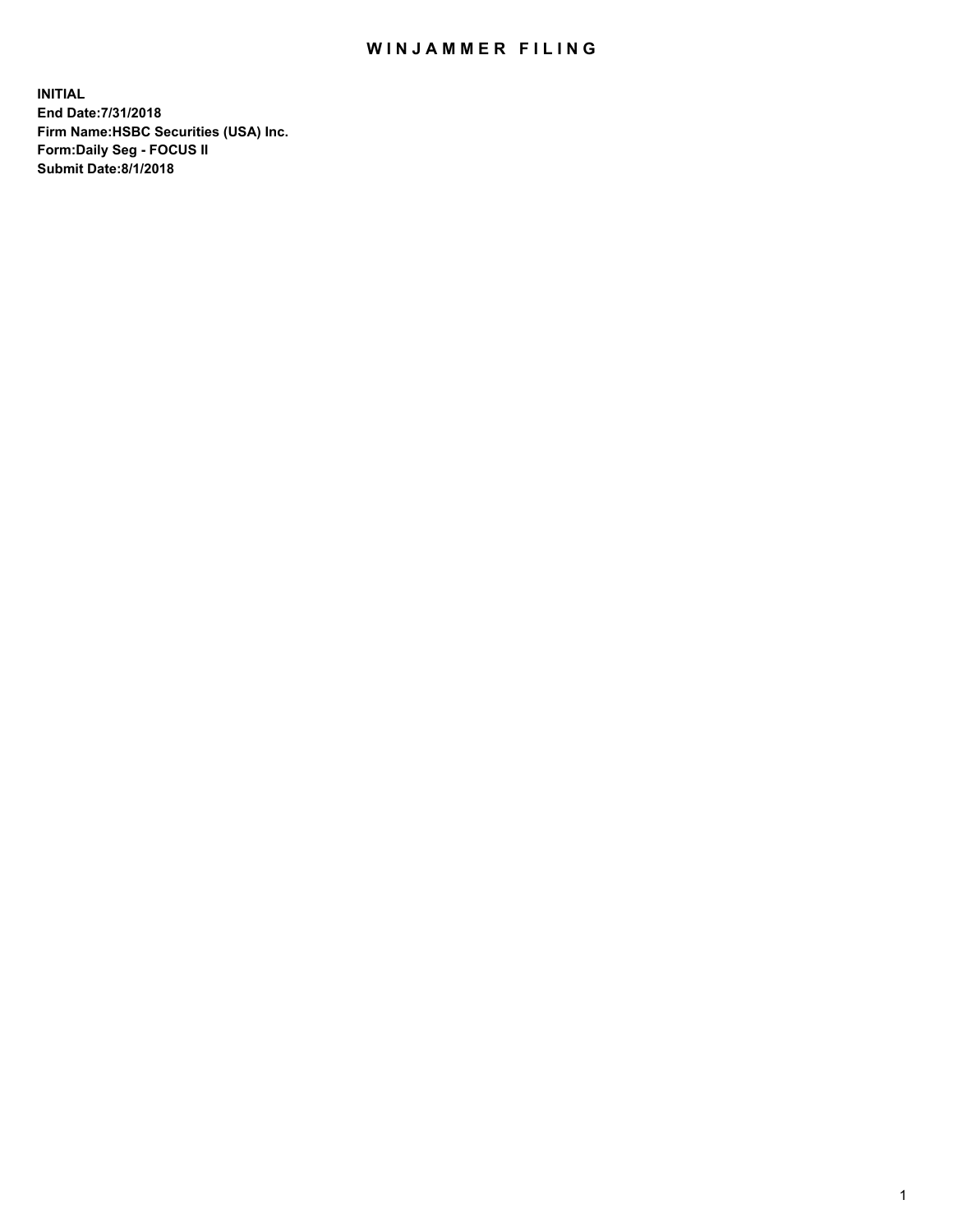**INITIAL End Date:7/31/2018 Firm Name:HSBC Securities (USA) Inc. Form:Daily Seg - FOCUS II Submit Date:8/1/2018 Daily Segregation - Cover Page**

| Name of Company                                                                                                                                                                                                                                                                                                               | <b>HSBC Securities (USA) Inc.</b>                          |
|-------------------------------------------------------------------------------------------------------------------------------------------------------------------------------------------------------------------------------------------------------------------------------------------------------------------------------|------------------------------------------------------------|
| <b>Contact Name</b>                                                                                                                                                                                                                                                                                                           | <b>Michael Vacca</b>                                       |
| <b>Contact Phone Number</b>                                                                                                                                                                                                                                                                                                   | 212-525-7951                                               |
| <b>Contact Email Address</b>                                                                                                                                                                                                                                                                                                  | michael.vacca@us.hsbc.com                                  |
| FCM's Customer Segregated Funds Residual Interest Target (choose one):<br>a. Minimum dollar amount: : or<br>b. Minimum percentage of customer segregated funds required:% ; or<br>c. Dollar amount range between: and; or<br>d. Percentage range of customer segregated funds required between:% and%.                        | 147,000,000<br><u>0</u><br>0 <sub>0</sub><br>00            |
| FCM's Customer Secured Amount Funds Residual Interest Target (choose one):<br>a. Minimum dollar amount: ; or<br>b. Minimum percentage of customer secured funds required:%; or<br>c. Dollar amount range between: and; or<br>d. Percentage range of customer secured funds required between:% and%.                           | 25,000,000<br><u>0</u><br>0 <sub>0</sub><br>0 <sub>0</sub> |
| FCM's Cleared Swaps Customer Collateral Residual Interest Target (choose one):<br>a. Minimum dollar amount: ; or<br>b. Minimum percentage of cleared swaps customer collateral required:%; or<br>c. Dollar amount range between: and; or<br>d. Percentage range of cleared swaps customer collateral required between:% and%. | 95,000,000<br><u>0</u><br><u>00</u><br>00                  |

Attach supporting documents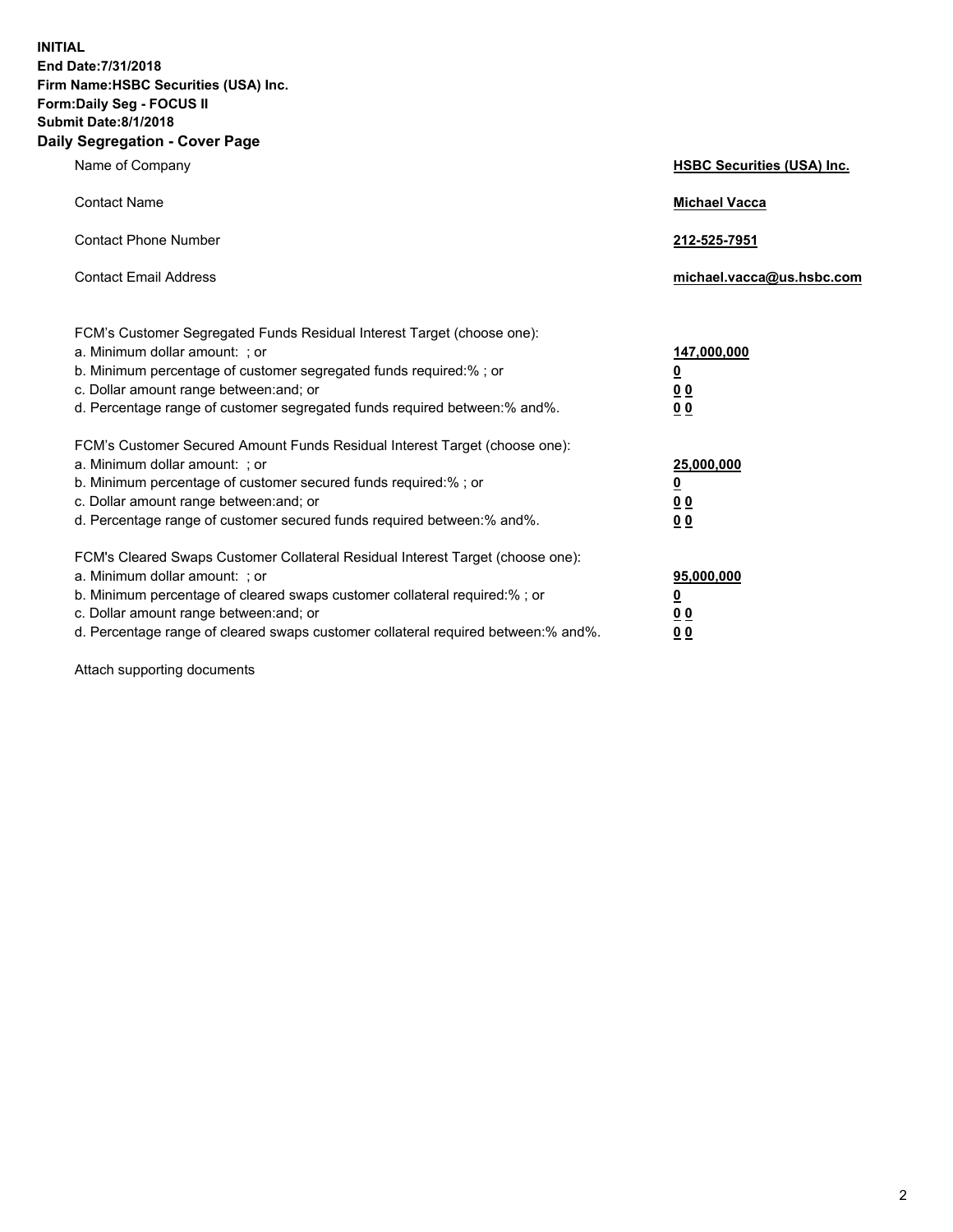**INITIAL End Date:7/31/2018 Firm Name:HSBC Securities (USA) Inc. Form:Daily Seg - FOCUS II Submit Date:8/1/2018 Daily Segregation - Secured Amounts** Foreign Futures and Foreign Options Secured Amounts Amount required to be set aside pursuant to law, rule or regulation of a foreign government or a rule of a self-regulatory organization authorized thereunder **0** [7305] 1. Net ledger balance - Foreign Futures and Foreign Option Trading - All Customers A. Cash **111,604,152** [7315] B. Securities (at market) **57,250,564** [7317] 2. Net unrealized profit (loss) in open futures contracts traded on a foreign board of trade **-8,735,995** [7325] 3. Exchange traded options a. Market value of open option contracts purchased on a foreign board of trade **0** [7335] b. Market value of open contracts granted (sold) on a foreign board of trade **0** [7337] 4. Net equity (deficit) (add lines 1. 2. and 3.) **160,118,721** [7345] 5. Account liquidating to a deficit and account with a debit balances - gross amount **3,123,230** [7351] Less: amount offset by customer owned securities **-3,122,921** [7352] **309** [7354] 6. Amount required to be set aside as the secured amount - Net Liquidating Equity Method (add lines 4 and 5) **160,119,030** [7355] 7. Greater of amount required to be set aside pursuant to foreign jurisdiction (above) or line 6. **160,119,029** [7360] FUNDS DEPOSITED IN SEPARATE REGULATION 30.7 ACCOUNTS 1. Cash in banks A. Banks located in the United States **108,954,192** [7500] B. Other banks qualified under Regulation 30.7 **0** [7520] **108,954,192** [7530] 2. Securities A. In safekeeping with banks located in the United States **25,506,652** [7540] B. In safekeeping with other banks qualified under Regulation 30.7 **0** [7560] **25,506,652** [7570] 3. Equities with registered futures commission merchants A. Cash **0** [7580] B. Securities **0** [7590] C. Unrealized gain (loss) on open futures contracts **0** [7600] D. Value of long option contracts **0** [7610] E. Value of short option contracts **0** [7615] **0** [7620] 4. Amounts held by clearing organizations of foreign boards of trade A. Cash **0** [7640] B. Securities **0** [7650] C. Amount due to (from) clearing organization - daily variation **0** [7660] D. Value of long option contracts **0** [7670] E. Value of short option contracts **0** [7675] **0** [7680] 5. Amounts held by members of foreign boards of trade A. Cash **37,881,425** [7700] B. Securities **31,743,911** [7710] C. Unrealized gain (loss) on open futures contracts **-8,735,995** [7720] D. Value of long option contracts **0** [7730] E. Value of short option contracts **0** [7735] **60,889,341** [7740] 6. Amounts with other depositories designated by a foreign board of trade **0** [7760] 7. Segregated funds on hand **0** [7765] 8. Total funds in separate section 30.7 accounts **195,350,185** [7770] 9. Excess (deficiency) Set Aside for Secured Amount (subtract line 7 Secured Statement Page 1 from Line 8) **35,231,156** [7380] 10. Management Target Amount for Excess funds in separate section 30.7 accounts **25,000,000** [7780] 11. Excess (deficiency) funds in separate 30.7 accounts over (under) Management Target **10,231,156** [7785]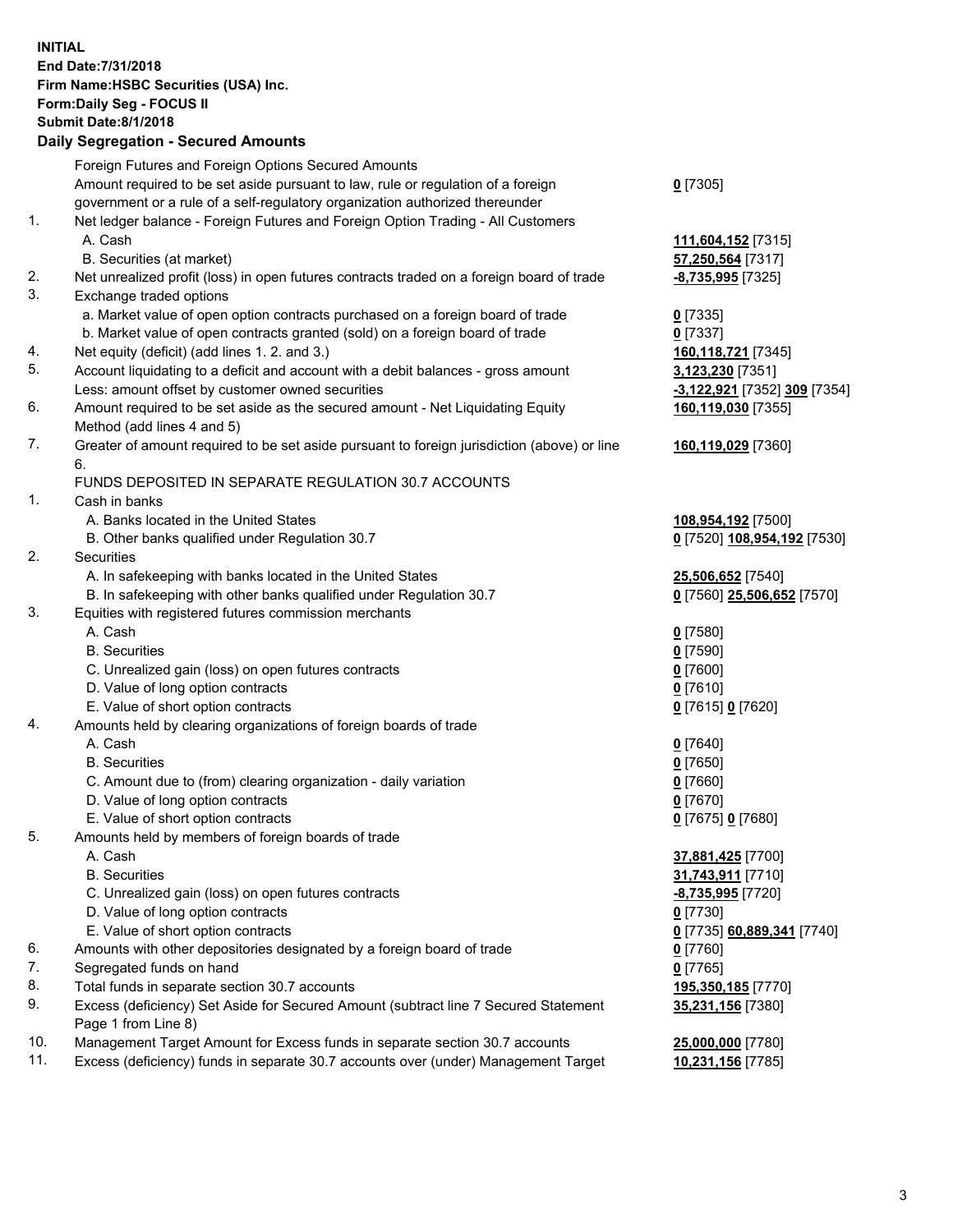|     | <b>INITIAL</b>                                                                      |                              |
|-----|-------------------------------------------------------------------------------------|------------------------------|
|     | End Date: 7/31/2018                                                                 |                              |
|     | Firm Name: HSBC Securities (USA) Inc.                                               |                              |
|     | <b>Form:Daily Seg - FOCUS II</b>                                                    |                              |
|     | <b>Submit Date: 8/1/2018</b>                                                        |                              |
|     | Daily Segregation - Segregation Statement                                           |                              |
|     | SEGREGATION REQUIREMENTS(Section 4d(2) of the CEAct)                                |                              |
| 1.  | Net ledger balance                                                                  |                              |
|     | A. Cash                                                                             | 65,908,531 [7010]            |
|     | B. Securities (at market)                                                           | 1,607,464,027 [7020]         |
| 2.  | Net unrealized profit (loss) in open futures contracts traded on a contract market  |                              |
| 3.  | Exchange traded options                                                             | 270,411,945 [7030]           |
|     | A. Add market value of open option contracts purchased on a contract market         |                              |
|     | B. Deduct market value of open option contracts granted (sold) on a contract market | 265,819,541 [7032]           |
| 4.  | Net equity (deficit) (add lines 1, 2 and 3)                                         | <u>-94,965,973</u> [7033]    |
| 5.  | Accounts liquidating to a deficit and accounts with                                 | 2,114,638,071 [7040]         |
|     | debit balances - gross amount                                                       | 19,172,940 [7045]            |
|     | Less: amount offset by customer securities                                          | -19,172,910 [7047] 30 [7050] |
| 6.  | Amount required to be segregated (add lines 4 and 5)                                | 2,114,638,101 [7060]         |
|     | <b>FUNDS IN SEGREGATED ACCOUNTS</b>                                                 |                              |
| 7.  | Deposited in segregated funds bank accounts                                         |                              |
|     | A. Cash                                                                             | 26,418,241 [7070]            |
|     | B. Securities representing investments of customers' funds (at market)              | $0$ [7080]                   |
|     | C. Securities held for particular customers or option customers in lieu of cash (at | 332,169,587 [7090]           |
|     | market)                                                                             |                              |
| 8.  | Margins on deposit with derivatives clearing organizations of contract markets      |                              |
|     | A. Cash                                                                             | 507,158,225 [7100]           |
|     | B. Securities representing investments of customers' funds (at market)              | 10,786 [7110]                |
|     | C. Securities held for particular customers or option customers in lieu of cash (at | 1,211,899,440 [7120]         |
|     | market)                                                                             |                              |
| 9.  | Net settlement from (to) derivatives clearing organizations of contract markets     | -43,301,245 [7130]           |
| 10. | Exchange traded options                                                             |                              |
|     | A. Value of open long option contracts                                              | 265,819,541 [7132]           |
|     | B. Value of open short option contracts                                             | -94,965,973 [7133]           |
| 11. | Net equities with other FCMs                                                        |                              |
|     | A. Net liquidating equity                                                           | <u>7,197,441</u> [7140]      |
|     | B. Securities representing investments of customers' funds (at market)              | <u>0</u> [7160]              |
|     | C. Securities held for particular customers or option customers in lieu of cash (at | $0$ [7170]                   |
|     | market)                                                                             |                              |
| 12. | Segregated funds on hand                                                            | 63,395,000 [7150]            |
| 13. | Total amount in segregation (add lines 7 through 12)                                | 2,275,801,043 [7180]         |
| 14. | Excess (deficiency) funds in segregation (subtract line 6 from line 13)             | 161,162,942 [7190]           |
| 15. | Management Target Amount for Excess funds in segregation                            | 147,000,000 [7194]           |

16. Excess (deficiency) funds in segregation over (under) Management Target Amount Excess

**14,162,942** [7198]